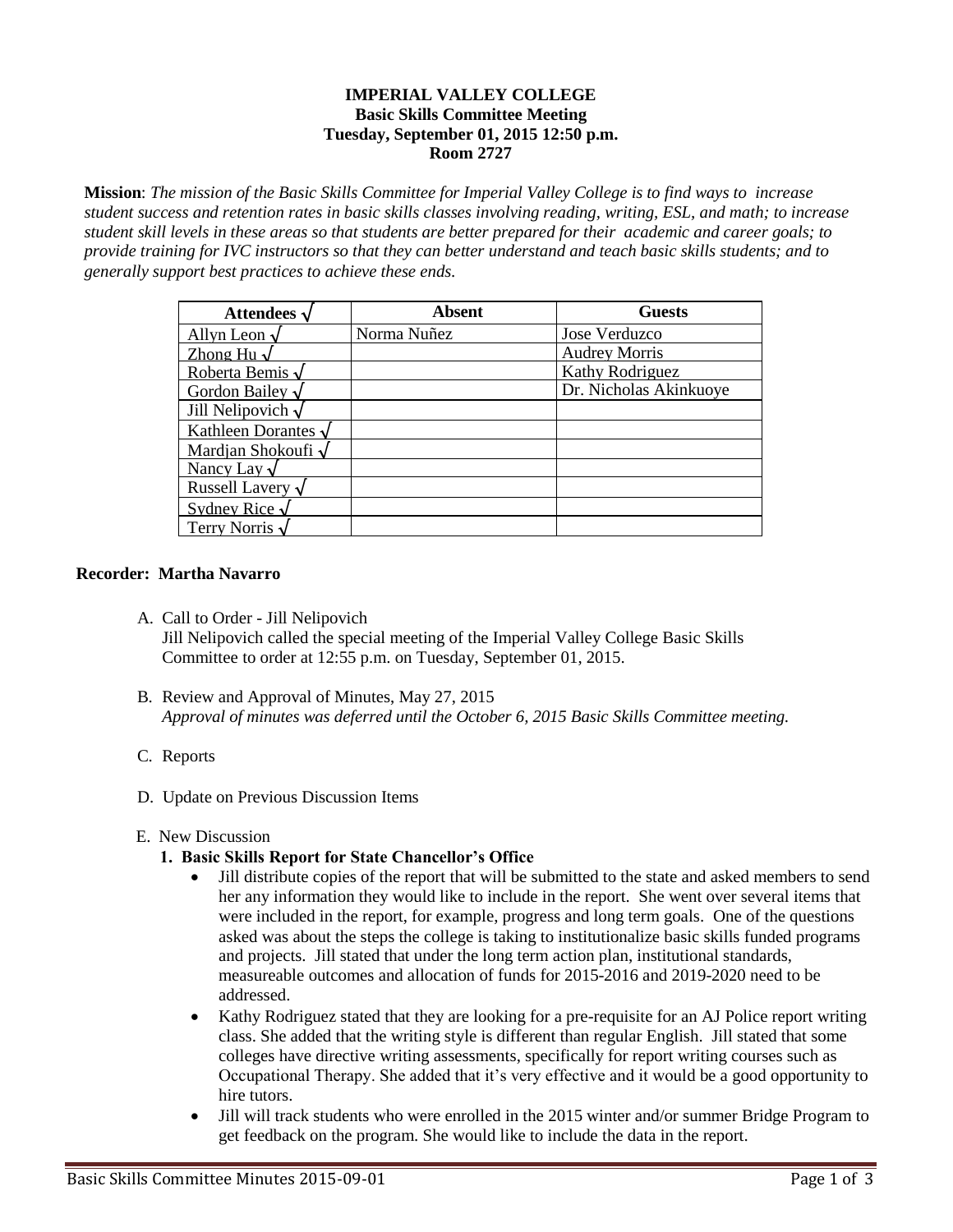- Josue stated that the SSSP program will be paying for one on one tutoring for Basic Skills.
- The members briefly discussed non-credit courses and how students taking these classes cannot be tracked down once they complete the course.
- Sydney stated that after looking at last year's cohort for Atlas, she would like to continue working on this. She's been working with a group of people on program curriculum, planning development, coordination research, and professional development. She added that by working together they can provide language support for the content classes. She stated that she'll probably request funds. Jill will add the request as curriculum and coordination on the report.
- Roberta Bemis asked if funds can be used to purchase materials. She added that some students do not have books. Other members expressed the same concern. One suggestion was to check out books and collect them at the end of class. Jill ask members to submit a proposal for funds to purchase books.

### **2. Basic Skills Program Review**

• In conjunction with the state report, Jill will fill out the standing evaluations and any funding done and stated that this will go with the service area program review, which is due to the Deans on December 28, 2015. Jill will email it to the members for review along with the State wide report she has written.

### **3. Faculty Collaboration Program**

• Jill and Kathleen are putting together a faculty collaboration program for basic skills faculty, both full time and part time. The idea is to work on curriculum together and find ways to improve teaching. Jill stated that one valuable aspect that is starting to happen is to observe each other and discuss the observation. It would only pertain to basic skills and cannot expand to other areas. She invited other members to participate.

# **4. Funding Template – conference travel and program funding**

- Jill would like to create a structured funding process. This will help when writing the state report. She added that it will help in projecting cost, action plans, long term goals, measurable outcomes. It will also help with the evaluation of the program.
- Objectives must be linked to Institutional goals.
- The members suggested, and agreed, that after each conference travel, a power point presentation of the conference as well as a written report, be presented to the committee.
- Dr. Nick will present the funding template to Executive Council.

#### F. Action Items

### **1. College Reading and Learning Association (CRLA) – Portland, Oregon, November 5th – 8 th, 2015 (Audrey Morris, Nancy Lay)**

- Audrey briefly explained the purpose of the conference. Their focus will be on creating selfregulated learners and how students learn.
- One indicator for student success is the size of student's vocabulary. Audrey stated that some students do not have the ability to read long college text books. Because of this issue, a Reading Task force was created this past spring. Audrey stated that they have several questions they hope to get answered at this conference, for example:
	- $\triangleright$  What models of reading instruction are working in colleges that have been successful in promoting enrollment in reading classes and improving student learning;
	- $\triangleright$  Which of these models might work with students at IVC; and
	- $\triangleright$  How can success be improved with integrating reading and composition in integrated courses, such as English 10 and English 110;